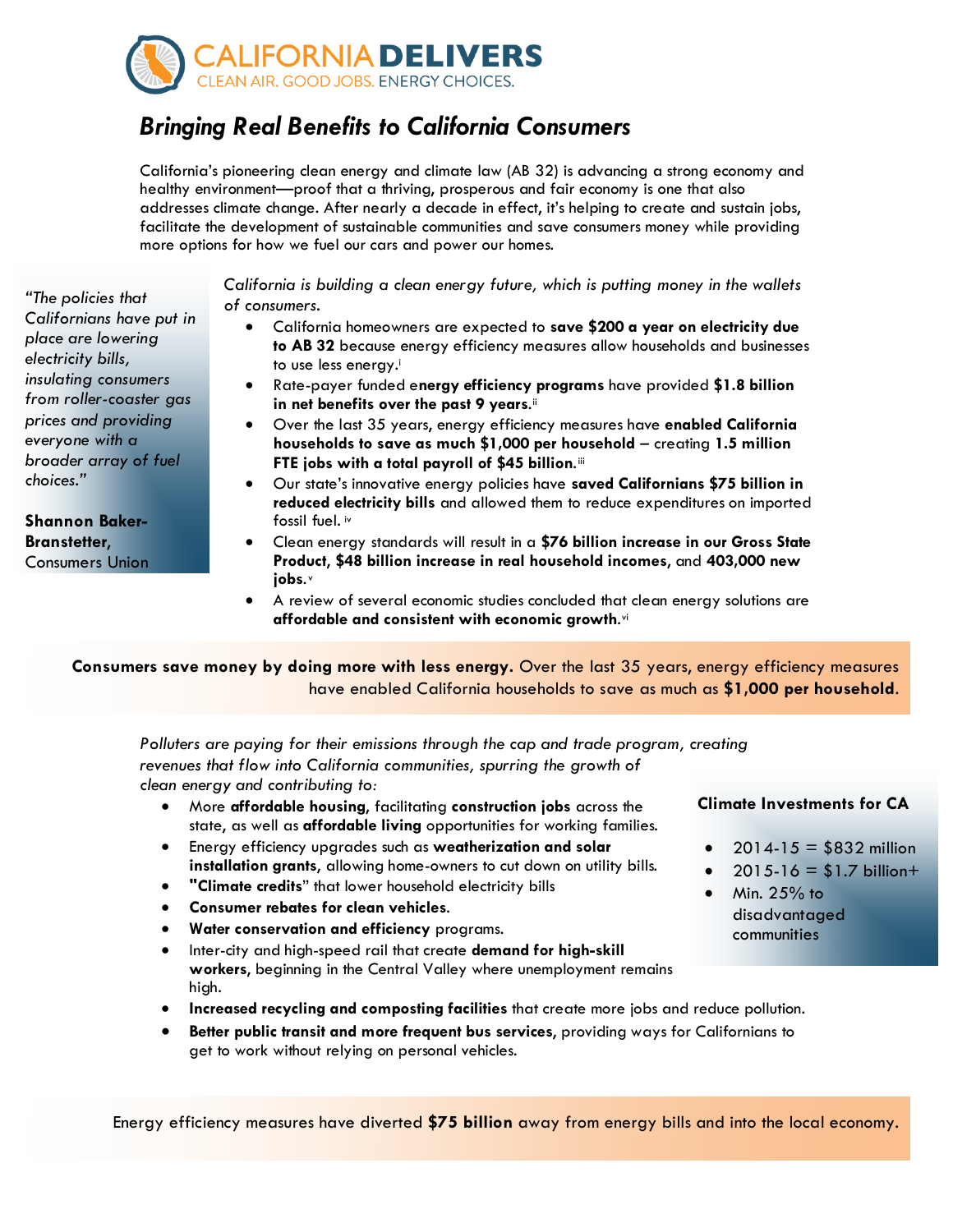*Creating clean, efficient and affordable transportation*

- More **efficient vehicles** are already **cutting consumers' fuel bills** and will lead to even more dramatic savings.
- AB 32 policies reduce demand for imported fuels and **shield Californians from price volatility**. One study equated this with savings between **\$2.4 to \$5.2 billion**, were an oil price shock to occur in 2020[.vii](#page-2-6)
- Low carbon fuels have **displaced over 2 billion gallons of gasoline** in recent years equal to removing  $\frac{1}{2}$  million vehicles from the road.
- Per capita fuel costs from light duty vehicles and fuel use are predicted to drop by about **30% by 2020 and by about 50% in 2035** thanks to clean vehicle standards.
- AB 32 policies are bringing the **next generation of fuel-efficient cars** to the state, which are estimated to **save drivers more than \$5 billion in fuel costs by 2030**, which translates to \$315 per household. [viii](#page-2-7)
- The **LCFS in particular** is likely to **lower the average price of transportation fuels** and bring greater stability.[ix](#page-2-8) The standard will result in **\$1.4 - \$4.8 billion** in societal benefits by 2020 from reduced air pollution and increased energy security.[x](#page-2-9)

Climate policies will **accelerate the trend of decreased spending on gas**, as consumers have greater options for low-carbon transportation.

## *Promoting economic opportunities and job growth*

- California had a **job growth rate of 3.1%** in 2014 adding jobs faster than the overall national rate of 2.3% in the same period.[xi](#page-2-10)
- **California's jobless rate fell more than any other state's** in the 24-month period ending in September 2014.
- Despite overstated fears of AB 32's impact on manufacturing, **California continues to lead the nation in manufacturing jobs**, **firms and output**.[xii](#page-2-11)
- Many of the state's largest employers have **adapted to the state's climate policies** by improving the efficiency of their operations and reducing pollution - thus maintaining jobs and improving air quality.

*Building sustainable, healthy communities*

- All this work on transportation is leading to cleaner air and walkable communities.
- Reduced emissions have led to a decrease in the amount of **cancer-causing toxins in the Los Angeles basin air by 65% since 2005.**
- American Lung Association in California research has demonstrated that the Low Carbon Fuel Standard and cap and trade program's implementation will save more than \$23 billion in societal damages, **including \$8.3 billion in respiratory health impacts by 2025**.

• By 2025, the Low Carbon Fuel Standard and cap and trade program will prevent:

- o 600 heart attacks
- o 880 premature deaths
- o 38,000 asthma attacks and respiratory symptoms
- o Nearly 75,000 lost work days[xiii](#page-2-12)
- Measures resulting from AB 32 enable local governments to conduct community planning with a specific focus on sustainability.

California Delivers is supported by Consumers Union (the policy arm of *Consumer Reports*) and Consumer Acton as well as hundreds of individuals. *For a complete list of California Delivers supporters, go [here.](http://www.cadelivers.org/supporters/)*

*"Time and again, consumers have expressed support for strong clean air and energy standards. This is especially good news for the poorest among us who disproportionately suffer from the health effects of pollution."*

**Ken McEldowney**, Consumer Action